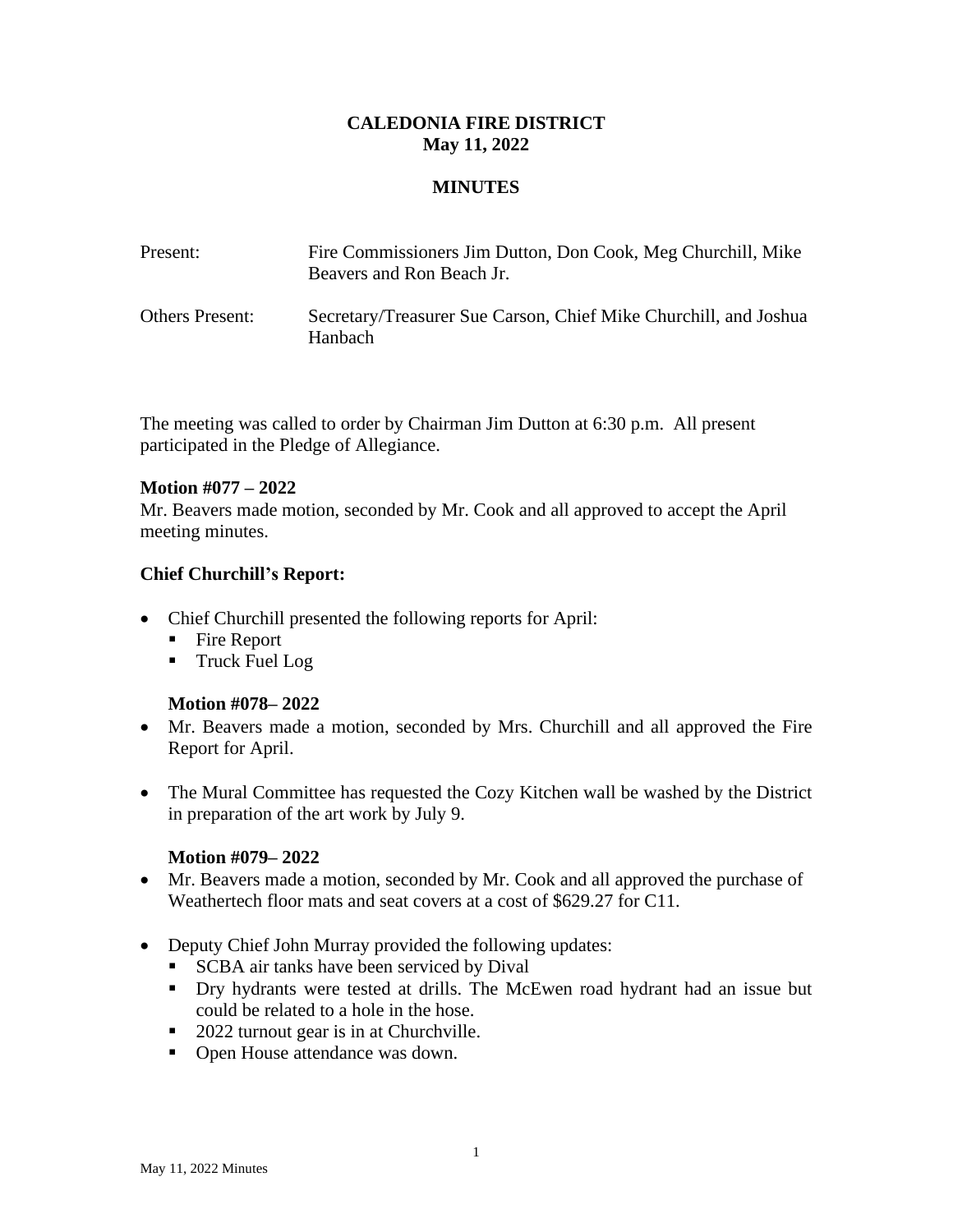### **Motion #080 – 2022**

Mr. Beavers made a motion, seconded by Mrs. Churchill and all approved the purchase of two hot stick AC current sensors not to exceed \$750.

### **Motion #081 – 2022**

• A motion was made by Mr. Beach and seconded by Mrs. Churchill, and all approved the J.W. Jones Hall fundraiser activities as listed below with all active fire fighters eligible to participate.

**May** (FR= Front Room; BR Backroom)

- $7 80<sup>th</sup>$  birthday party BR
- 7 CFD Meat Raffle FR
- 9 Red Cross Blood Drive FR
- 22 Wedding FR
- 28 Wedding FR

# **Motion #082 – 2022**

• Mr. Beavers made a motion, seconded by Mrs. Churchill and all approved Tony DeMarco taking the Tahoe to Tarrytown from August 7-14 for a FASNY convention.

# **Fire Hall Construction Update**

The Board is in agreement they would like to purchase the 7.5 acres on Route 5 from the Steins. Approval from the Town and County Planning Boards must be obtained before Ray DiRaddo can write the purchase offer.

Sue will contact surveyors for quotes, including perk test.

### **Tanker Replacement Update**

- Truck committee has been formed.
- Chief Churchill reviewed the progress and preliminary plans for the tanker. Production is possibly 2 ½ years out.
- Mr. Dutton noted the following:
	- The District will use a consortium to purchase the tanker called Sourcewell. An application has been made to become a member.
	- Attorney Ray DiRaddo has confirmed Sourcewell meets the competitive bidding requirements of NYS.
	- **EXECUTE:** Resolution and Notice of Permissive Referendum have been sent to Ray for his review.
	- The District must write a justification as part of the consortium purchase requirements.